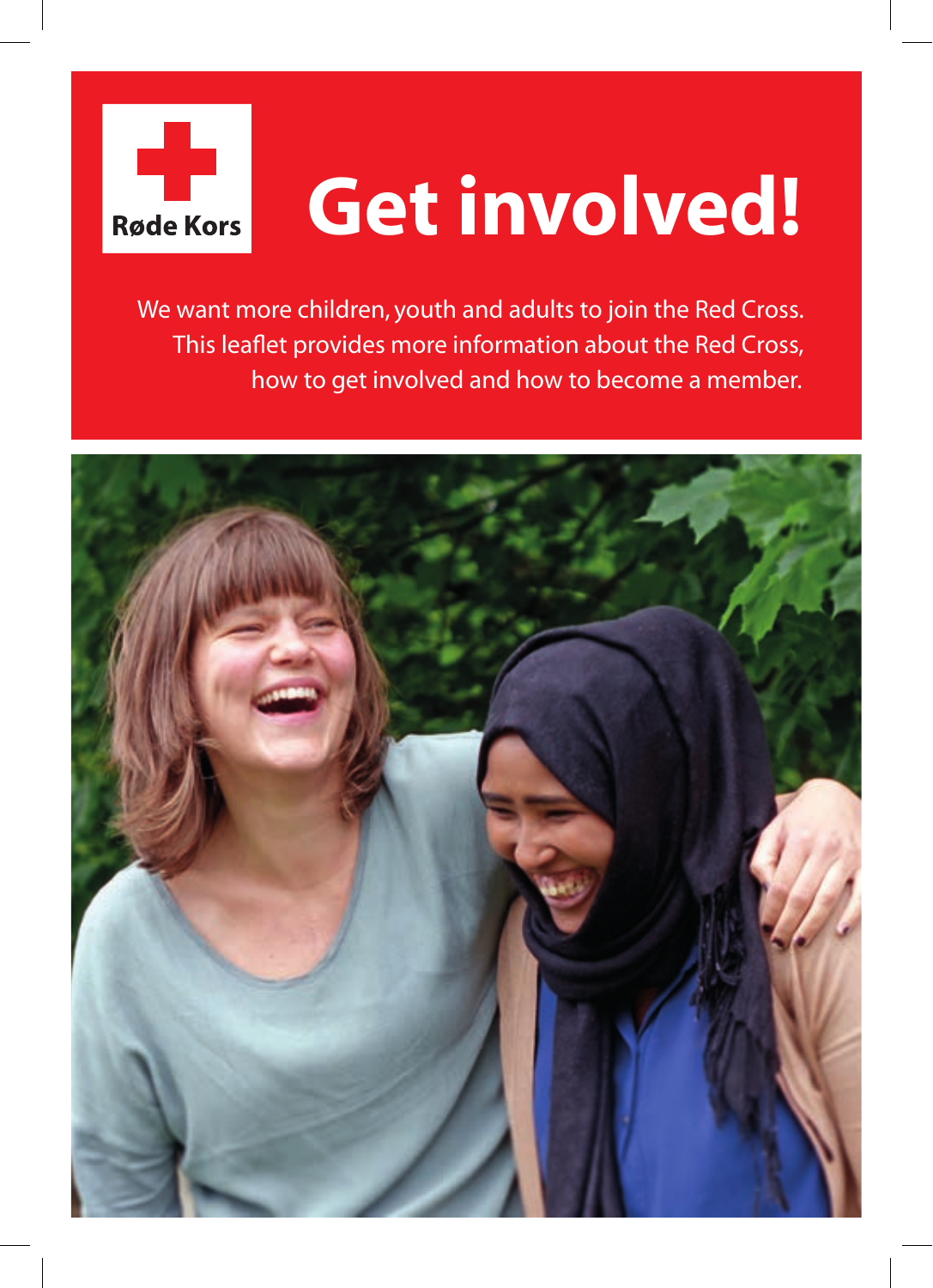### **Welcome to the Red Cross!**

The Red Cross is open to anyone regardless of language, culture, age, gender or disability.

The Red Cross is a network of volunteer helpers, totalling approximately 45,000 people across 381 local chapters throughout Norway. Volunteering for the Red Cross is unpaid work in accordance with the ideology of the Red Cross.

*On the back of this brochure you will find contact information for your local Red Cross chapter.* 

## **What is the Red Cross?**

The Red Cross is an organisation of people helping other people. The volunteers are the pillars of the activities.

## **Search and rescue**

We have the capacity and expertise to be a key player in the rescue service.

## **Migration**

We help migrants in need of support and inclusion, and contribute by meeting humanitarian needs.

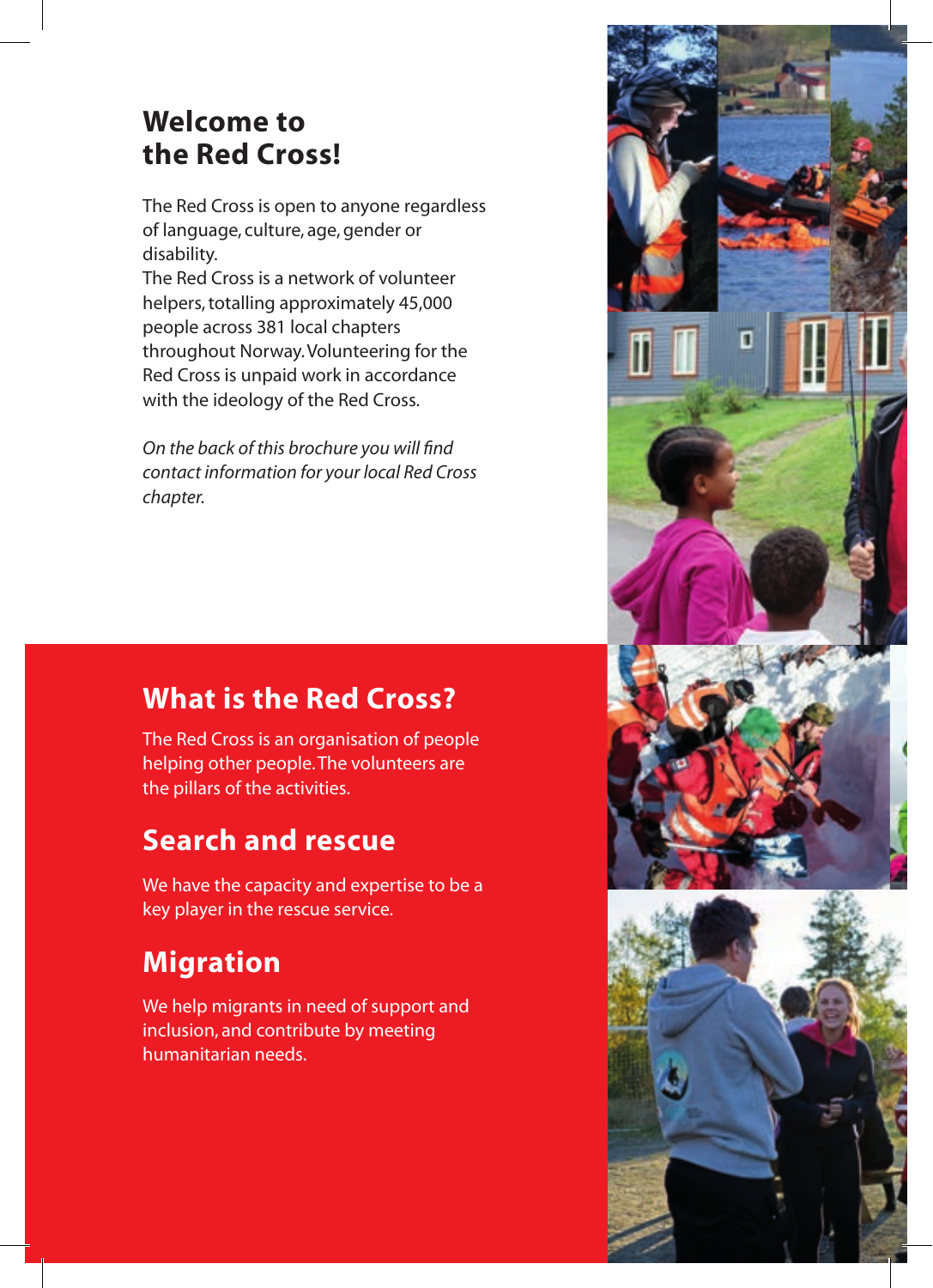

#### **Emergency preparedness**

We help develop local capacity and emergency preparedness so that we can be present before, during and after a disaster or crisis.

## **Growing up**

We help create safe, open and inclusive venues for children and youth, and facilitate support for the ones that are in vulnerable situations.

## **Social inclusion**

We help people who need social contact by facilitating open venues and contact on a one-to-one and network basis.

## **Why you should join?**

Volunteering is both educational and rewarding. You will gain useful experience, in addition to the satisfaction of knowing you are helping others. It is a mutual relationship between the person receiving help and those offering help – both parties are there for one another.

The Red Cross needs new volunteers who care.

## **Safe and positive!**

The Red Cross aims to provide every person with the opportunity to contribute as a volunteer, regardless of background. We have clear frameworks in place and work actively to be inclusive of everyone and to provide everyone with safe and positive opportunities. In order to ensure the above, the Red Cross has adopted a volunteering policy. The policy sets out the obligations that the Red Cross has to its volunteers, and the obligations of the volunteers.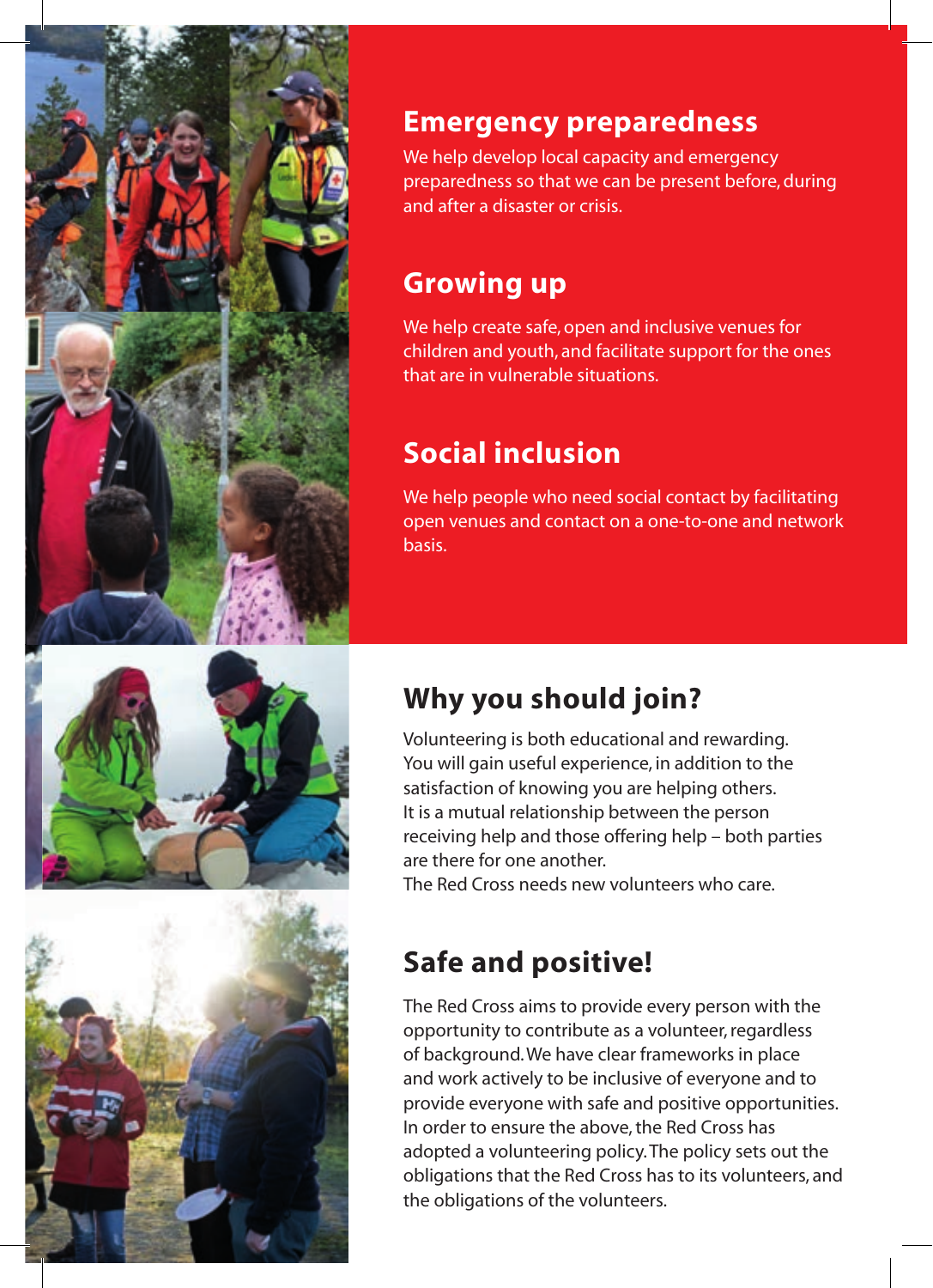### **Get involved, contribute and meet new people!**

At the Red Cross, volunteers can make a difference based on their own interests, time and expertise. We aim to provide everyone with the opportunity to volunteer, regardless of background. The main criteria is that you care and want to do something for others. If you want to make a difference to someone, and would like to volunteer a few hours a month, there are many needs you can help meet. You could help someone who is struggling to adapt to a new country, help search for someone who has become lost in the mountains, or spend time with one of the many lonely people who simply need someone to talk to.

You can help school children with their homework, visit inmates in prison or act as a guide to Norwegian society as migrants and refugees navigate their new country. You can also help with the care of children, young people and the elderly. You can be there for those who need to develop new networks after leaving prison, when recovering from mental illness or after becoming clean following substance abuse.

#### **Experience and learning for life!**

At the Red Cross we are committed to ensuring high quality in all of our activities, and we therefore offer training to all volunteers. The training is provided through a comprehensive, module-based training plan. It starts with the "Introduction to the Red Cross" foundation course, a 5-hour training course in firstaid and psychosocial first-aid.

The training is subsequently targeted at the different activities or posts within the organisation.

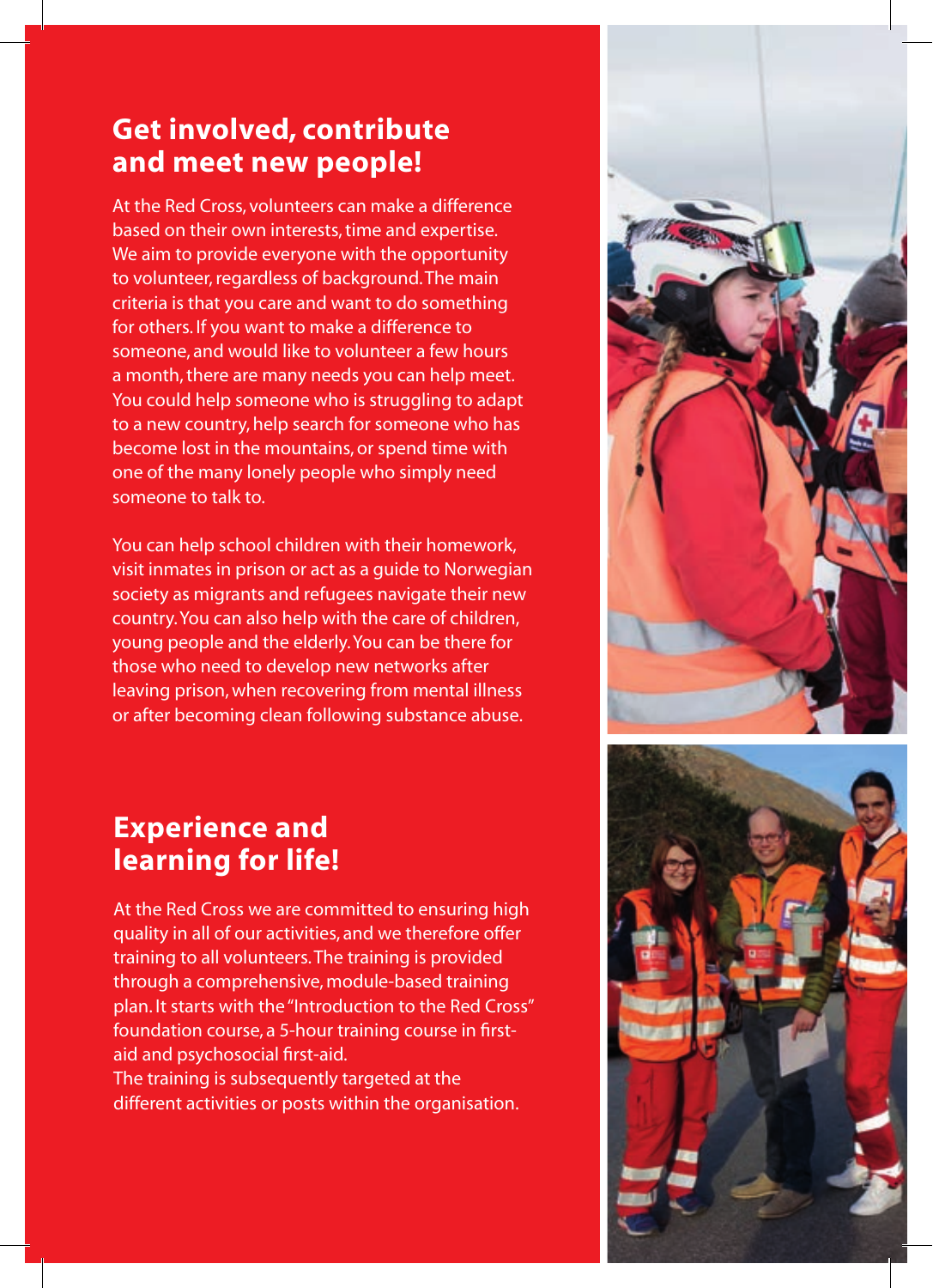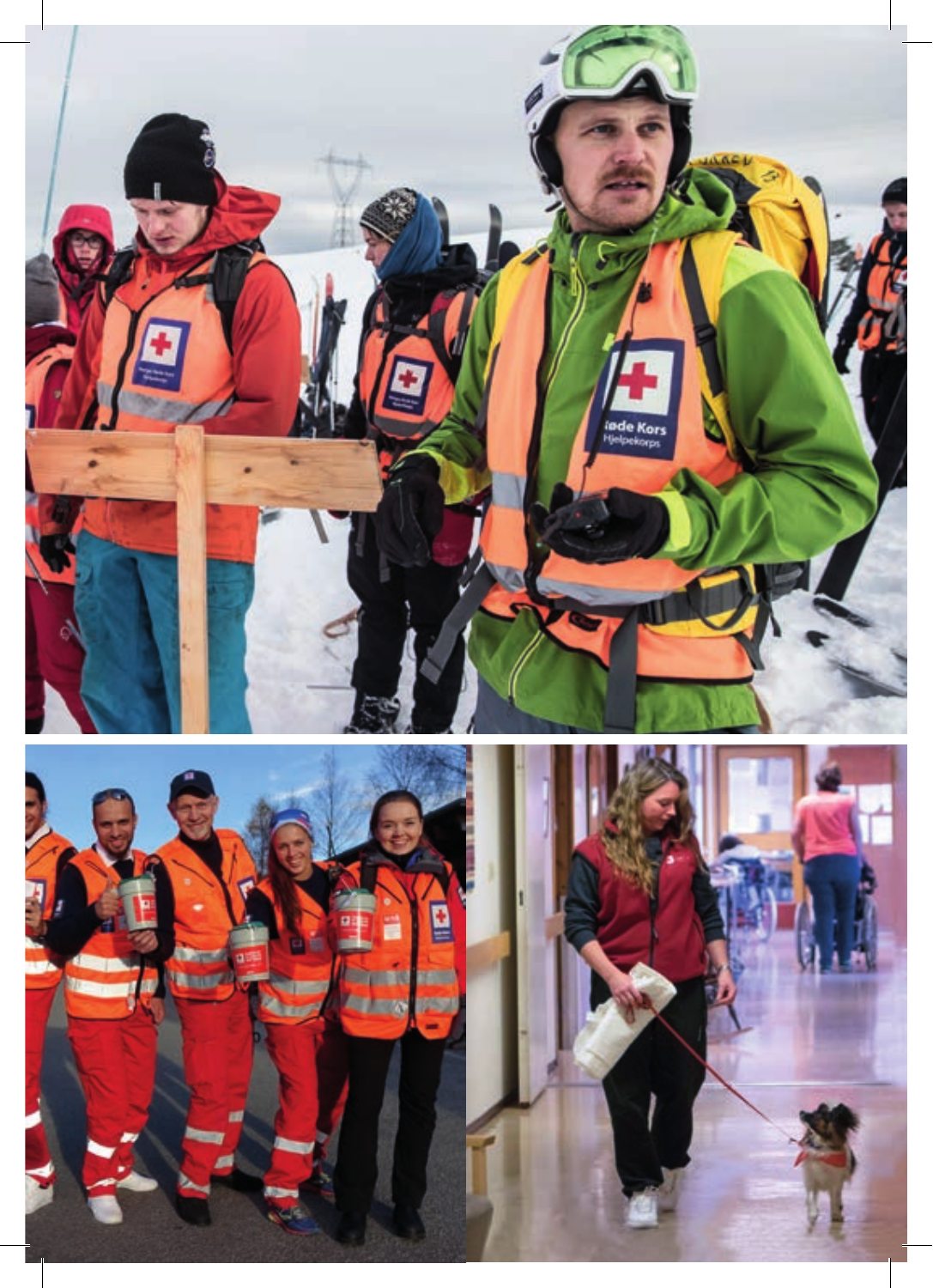## **Benefits of membership**

As a member, you will help support the efforts of the Red Cross. All members receive the Red Cross magazine by post. You also gain access to membership benefits

through several of our sponsors. Volunteers participating in Red Cross activities are encouraged to become members, but it is possible to volunteer without becoming a member.

#### **Equipment and clothing**

No special equipment is required for most Red Cross activities. But your equipment and clothing should be appropriate for the activity you will participate in. Clothing and footwear that are resistant to weather and wind are essential when hiking.



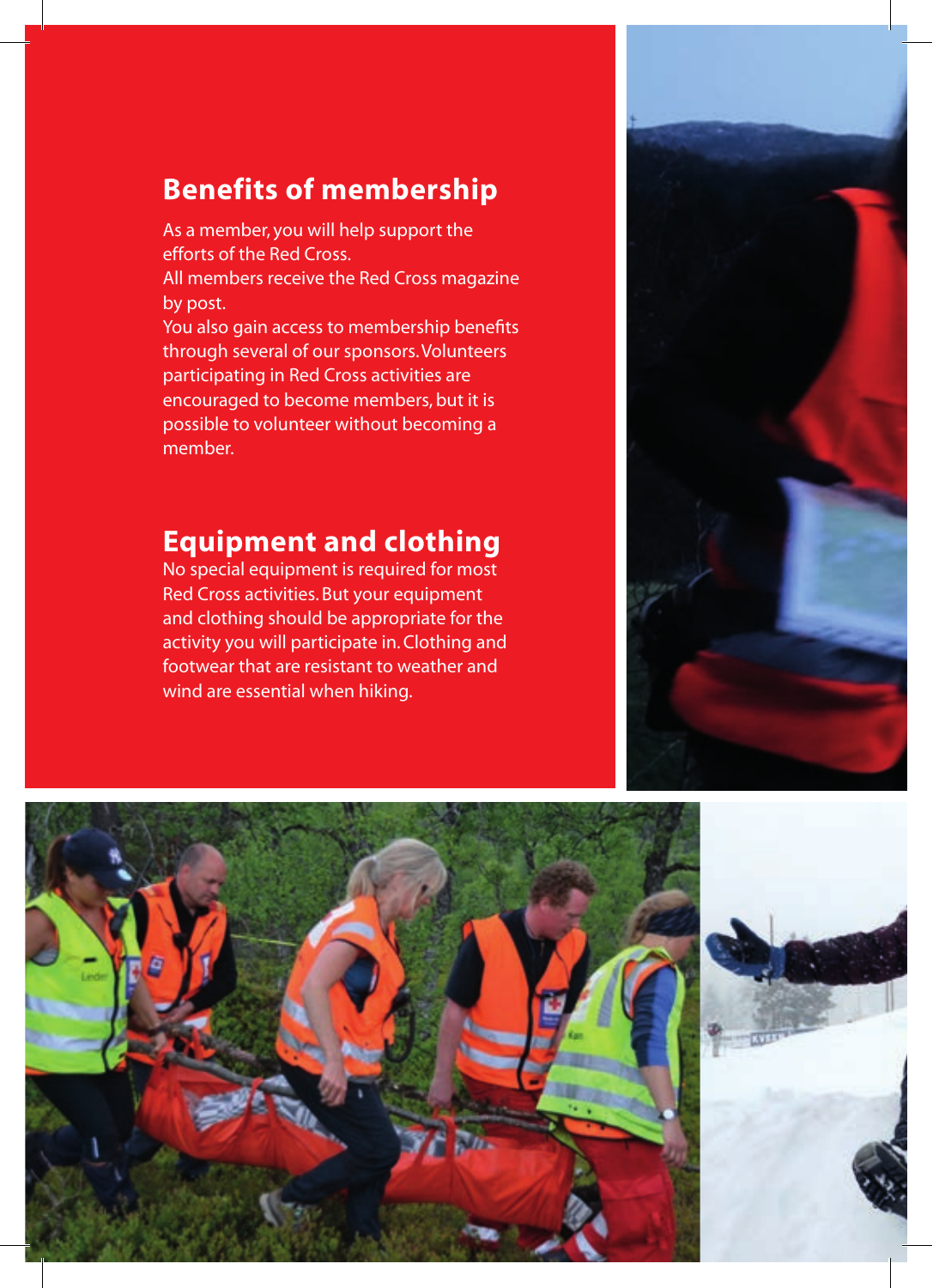